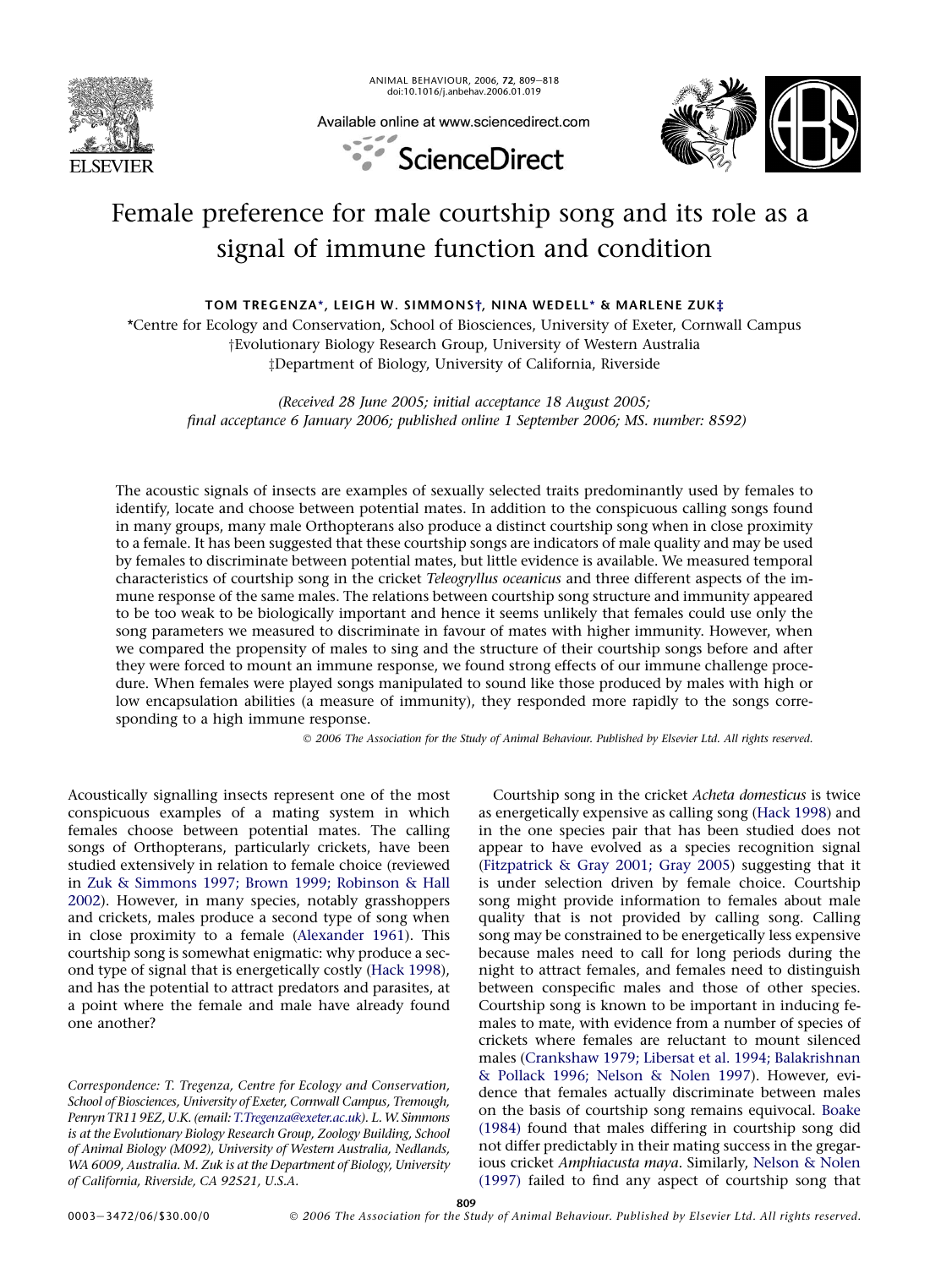could be used to predict male mating success in A. domesticus. The only published direct evidence for mate choice in relation to the structure of courtship song comes from [Wagner & Reiser's \(2000\)](#page-9-0) finding that Gryllus lineaticeps females were more likely to move towards courtship song with a higher chirp rate.

The condition dependence hypothesis [\(Williams 1966\)](#page-9-0) predicts that male secondary sexual traits should be particularly sensitive to the overall condition of the individual, and hence provide honest signals of male genetic quality (reviewed in [Tomkins et al. 2004\)](#page-9-0). Despite limited evidence for female preferences for particular courtship song elements, previous studies have examined the possibility that courtship song is an honest indicator of male genetic quality. One approach to this question is to manipulate factors affecting male condition such as diet during development. [Wagner & Reiser \(2000\)](#page-9-0) found that in G. lineaticeps there was no difference in courtship song chirp rate between males on good and poor diets. Similarly, [Gray & Eckhardt \(2001\)](#page-8-0) found that in G. texensis manipulations of larval and adult diet did not affect courtship song, and although parameters of the song itself were weakly correlated with male age, they were not related to the male's fat content. An alternative approach is to measure immune function since this represents a character that is likely to be under directional selection in all environments and hence should be closely correlated with overall condition. If courtship song is an accurate indicator of male condition we would expect correlations between song properties and immunity. In Gryllus bimaculatus, [Rantala & Kortet](#page-8-0) [\(2003\)](#page-8-0) found that males with higher cellular immune responses to a foreign object (encapsulation rate) differed in temporal properties of their courtship songs from males with lower encapsulation rates, and that the courtship songs of males with high encapsulation rates were preferred by females to those with low encapsulation rates. Similarly, the calling songs of A. domesticus and Teleogryllus commodus correlate weakly with immune response measured, respectively, as haemocyte load and encapsulation rate [\(Ryder & Siva-Jothy 2000; Simmons](#page-8-0) [et al. 2005](#page-8-0)).

Related to the role of courtship song as an honest indicator of immune function is the question of whether courtship song reflects the overall phenotypic condition of an individual. This leads to the insight that if males are placed under stress this should be reflected in their condition-dependent traits, a prediction that has typically been examined by stressing animals during development and then measuring effects on sexually selected traits relative to nonsexual traits (reviewed in [Cotton et al.](#page-8-0) [2004](#page-8-0)). Acoustic signals provide the opportunity to examine whether these sexually selected 'ornaments' can respond dynamically as well as developmentally to reduced phenotypic condition by acutely stressing males and looking for changes in song properties that might be detected by females.

Our aims in this study were to examine courtship song in the Australian cricket Teleogryllus oceanicus to discover whether females prefer certain elements of courtship song, as would be expected if song is an indicator of

male quality, and to determine whether these (or any other elements) are linked to immune function.

#### METHODS

#### Study Animals

Crickets used in the study were offspring of females collected in the field in Carnarvon, Western Australia and brought into the laboratory. Hatchlings were reared to maturity and maintained at  $29^{\circ}$ C with a 12:12 h light:dark cycle in 5-litre plastic containers with food (cat chow) and water provided ad libitum. The sexes were separated before the final moult. All crickets were at least 5 days old when they were used in experiments.

# Song Recordings

All recordings were made under dim red light at  $25^{\circ}$ C in an anechoic room. Recordings were made during the first 3 h after the dark portion of the light cycle on a Sony Pro-Walkman with a Sennheiser directional microphone. Crickets were housed in transparent plastic tubs ( $7 \times 7$  cm and 5 cm high) with a mesh lid during the recording process. A female was added to a male's container to induce him to sing; if the female mounted before a complete recording was obtained, we interrupted the pair by gently tapping the container. We attempted to obtain at least 10 complete courtship songs for each male.

#### Song Analysis

Songs were digitized at 22 kHz and analysed with the Raven software package (Cornell Laboratory of Ornithology, New York, U.S.A.). They were filtered to remove noise at <3.5 kHz and >6 kHz. We did not measure song amplitude because recorded volume is extremely sensitive to the orientation of the singing cricket and the distance to the microphone. We examined a set of temporal features of the song, which can be divided up into a chirp and a trill, each of which contains a number of pulses ([Fig. 1\)](#page-2-0). The parameters measured were: chirp length (CL), the duration of the final pulse of the chirp (chirp pulse length; CPL), the interval between the final and penultimate pulses of the chirp (chirp pulse interval; CPI), the interval between the end of the chirp and the start of the trill (song interval; SI), the duration of the first and fifth trill pulses (trill pulse length; TPL1 and TPL5) and the intervals following these pulses (trill pulse interval; TPI1 and TPI5), the duration of the first five pulses and intervals of the trill (trill pulse; TP), the total duration of the trill up to the first break at least as long as a missing pulse (trill (to) break; TB) and the duration of the trill until the next chirp (trill length; TL). All acoustic analyses were conducted by T.T., and recordings from different treatments were analysed during the same session. Because multiple measurements were made on each song, we used multivariate analyses in SPSS 11.0 (SPSS Inc., Chicago, IL, U.S.A.) to compare overall patterns of variation between songs and between treatments.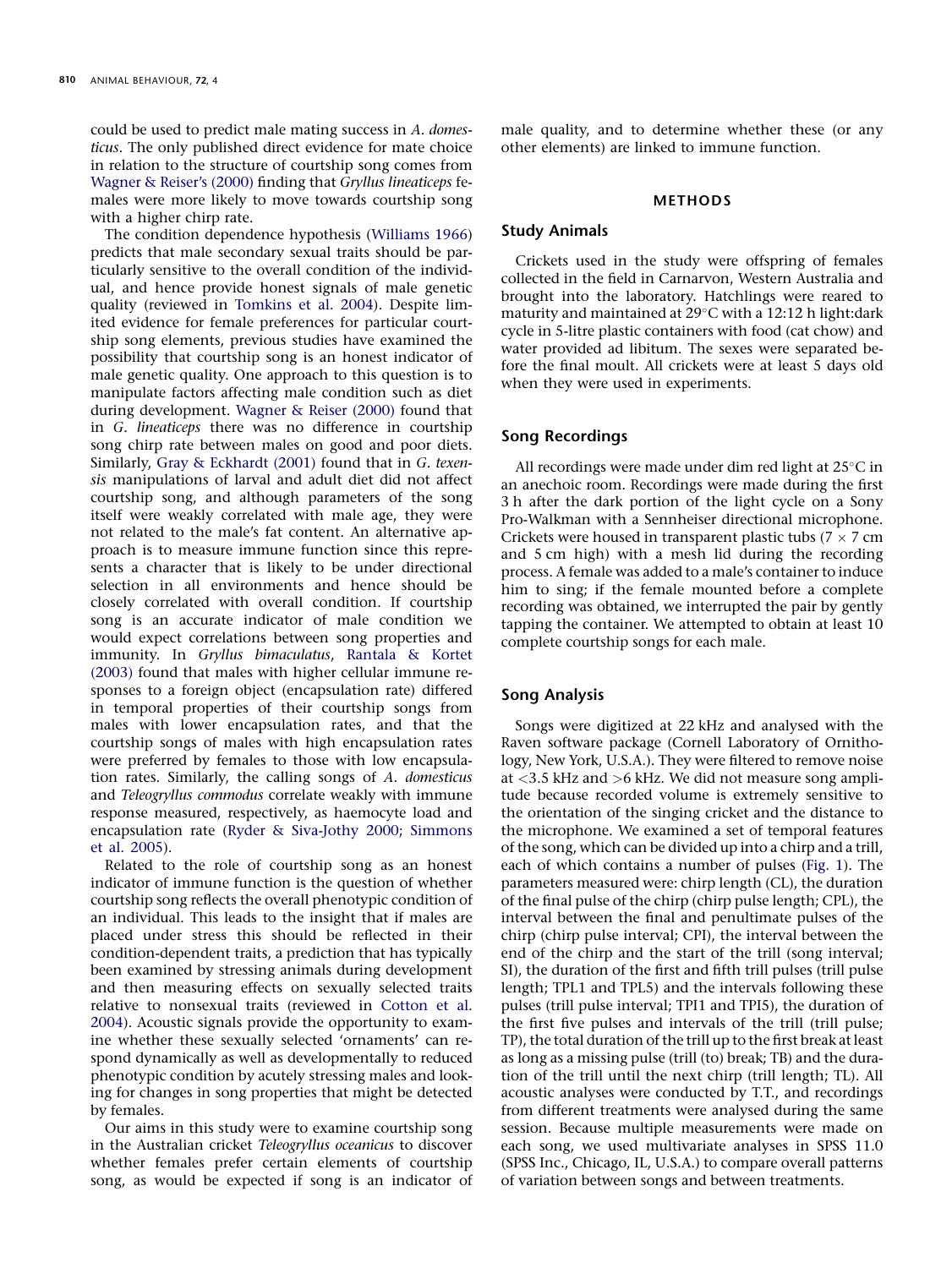<span id="page-2-0"></span>

Figure 1. Waveform of the courtship song of Teleogryllus oceanicus. Mean durations of components are given in [Table 1.](#page-3-0) CL: chirp length; CPL: chirp pulse length; CPI: chirp pulse interval; CTI: chirp-trill interval; TPL1, TPL5: length of first and fifth trill pulses; TPI1, TPI5: intervals following first and fifth trill pulses; TP: length of first five trill pulses and intervals; TB: length of trill to first break; TL: length of trill to next chirp.

# Immune Function Assays

We assayed males for immune function the day after recording their courtship song. Males varied in age at this point from 4 to 12 days after adult moult. We measured the ability of males to encapsulate a foreign object by introducing a piece of nylon filament into the body cavity and subsequently measuring its degree of melanization; this is a standard technique for analysing insect immunity ([Konig & Schmid-Hempel 1995; Rantala et al. 2000;](#page-8-0) [Doums et al. 2002; Rantala & Kortet 2003](#page-8-0)). Crickets were cold anaesthetized by placing them in a  $-20^{\circ}$ C freezer for 2 min. We punctured the ventral intersegmental membrane between the first and second abdominal segments with a fine gauge hypodermic needle, sterilized it with ethanol and implanted a 3-mm length of 0.255 mm-diameter nylon monofilament into the body cavity through the wound. We roughened the surface of the monofilament with sandpaper before use to enhance the likelihood that haemocytes would stick to the implant. After implantation, each cricket was housed individually in a 130-ml plastic vial with dry cat food and water ad libitum. All crickets recovered from the cold anaesthesia and continued to feed and behave normally during which time we recorded courtship song for a second time where males could be induced to sing. After 36 h the male was frozen. The implant was dissected from the body cavity, cleaned with 70% ethanol and placed on a cavity slide. An identical length of nylon monofilament was placed next to the implant and the two fixed with mounting medium (Eukitt, Electron Microscopy Services, Hatfield, U.S.A.) and covered with a cover slip. Each implant was photographed with a digital camera attached to a microscope and the image analysed with Optimas Image Analysis (Media Cybernetics, Silver Spring, U.S.A.) software. The program provides a measurement of the mean grey scale of the pixels contained in a designated area, with 0 being completely white and 256 being completely dark. To control for variation in the colour of the mounting medium, we compared the outlined area of the implant with the

outlined area of the adjacent piece of nylon monofilament that had not been implanted. The measurement used was the mean darkness of the implant minus the mean darkness of the control. Previous work ([Zuk et al. 2004](#page-9-0)) shows that encapsulation response does not covary with the size of individuals.

At the same time as the monofilament was implanted, a 2-µl sample of haemolymph was withdrawn from the male and placed directly into 18 µl of anticoagulant ([Mead](#page-8-0) [et al. 1986](#page-8-0)). This mixture was mixed and an 8-µl sample was placed on to each side of a Neubauer haemocytometer and left to settle for 5 min. Haemocytes were counted in five nonadjacent squares under 200 $\times$  magnification.

To assay levels of lysozyme-like activity, which is associated with antibacterial action, we mixed an autoclaved agar solution (1.5 g per 120 ml) with a solution of 0.225 g of Micrococcus lysodekticus and 0.001 g of streptomycin sulphate in 20 ml of 0.01 M phosphate buffer and incubated it at  $48^{\circ}$ C for 30 min. We placed 15 ml of this mixture into petri dishes (autoclaved) 8 cm in diameter and allowed them to set at room temperature for 30 min before storing them at  $4^{\circ}$ C. A grid of 12 holes 3 mm in diameter was made in each dish. A 2-µl sample of haemolymph was taken from each cricket, placed into one of the holes, and the dish left at room temperature for 10 min. The dish was then incubated for 24 h at  $33^{\circ}$ C. We measured the area of the clear region around each hole in the agar gel as an indication of the lysozyme-like activity of the haemolymph sample. All data from immune function assays were square-root transformed to satisfy assumptions of normality inherent in parametric statistics.

# Immune Challenge and Courtship Song

Our immune function assay involved the invasive process of inserting a piece of nylon into the body cavity of a male. We recorded 68 males before this procedure and then gave them an opportunity to court and recorded them again 24 h afterwards. In addition, 33 control males were recorded and then given a second opportunity to sing courtship song after the same time interval (see below) as the challenged males. This control group allowed us to test the potentially confounding hypothesis that songs change over a few days as a result of changes in male age. There were no differences in male age between control males and challenged males at first or second song recordings (mean age  $\pm$  SEM at first recording: challenged males:  $6.9 \pm 0.37$  days; control males:  $6.6 \pm 0.30$ days; Mann-Whitney *U* test:  $U = 991$ ,  $N_1 = 68$ ,  $N_2 = 33$ ,  $P = 0.56$ ; mean age at second recording: challenged males:  $10.9 \pm 0.31$  days; control males:  $10.1 \pm 0.35$  days;  $U = 464$ ,  $N_1 = N_2 = 32$ ,  $P = 0.32$ ). Control males were assayed for immune function (as described above) 12 h after being recorded for the second time.

# Female Preference Trials

To construct courtship song models for use in preference trials we used the software package Adobe Audition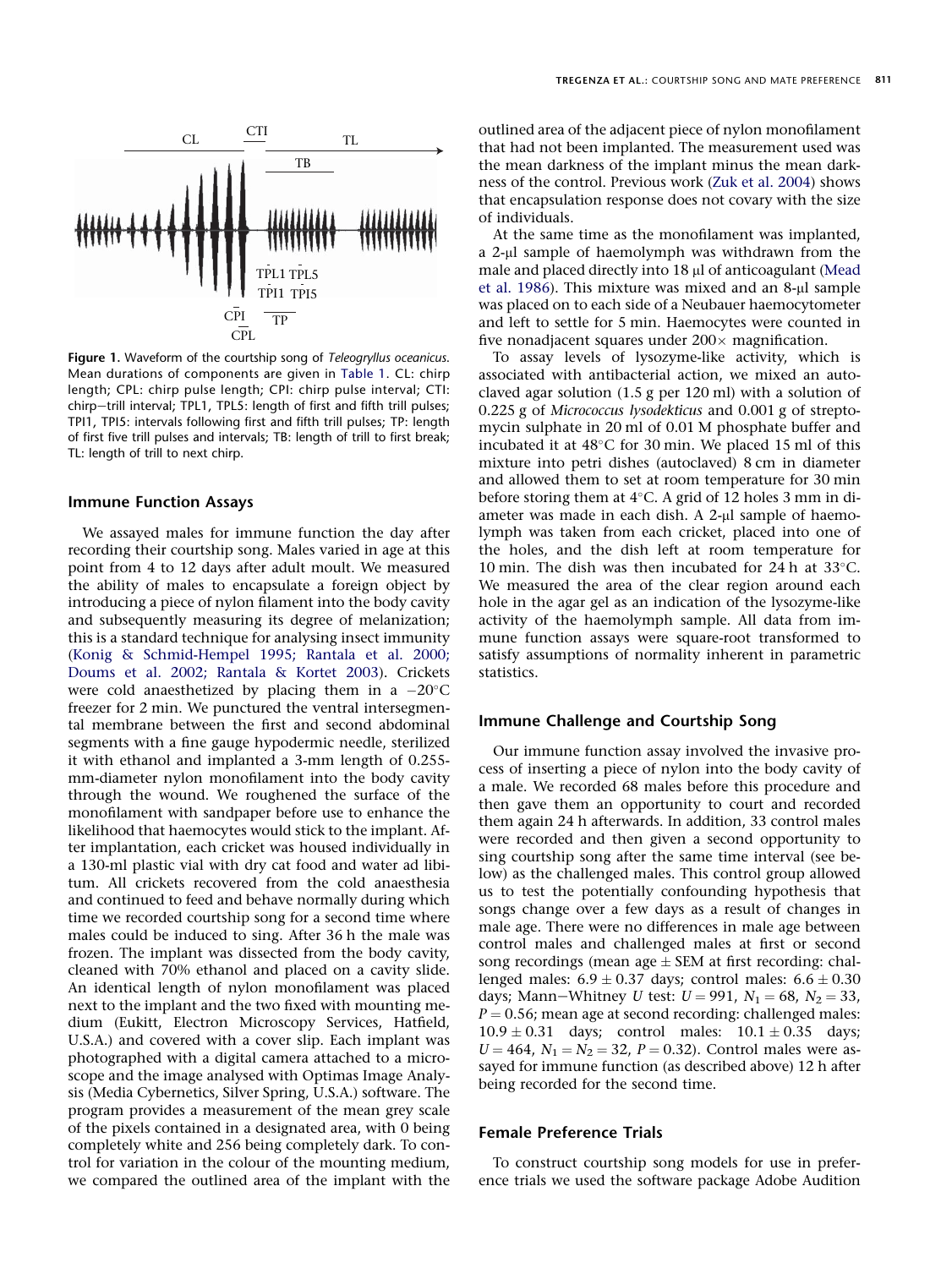<span id="page-3-0"></span>(Adobe, San Jose, U.S.A.). We haphazardly selected five natural songs from the library of songs from the 101 males recorded in the first part of the study. Each song was manipulated to generate a high- and low-quality version, based on the first principal component of variation in songs, which covaried with immune function (see Results). We manipulated the interval between the end of the chirp and onset of the trill and the length of time between trill pulses so that high- and low-quality versions of songs had a chirp-trill interval of 60 ms and 120 ms, respectively, and trill pulse intervals of 5 ms and 10 ms, respectively. We also fixed trill length at 3.2 s for both groups, but in the low-quality song, we removed five trill pulses 500 ms after the onset of the trill. Thus, high-quality versions of the song models had short intervals between chirp and trill and between the trill pulses, and a long unbroken trill, which resulted in a high total number of pulses in the trill. In contrast, low-quality versions had long intervals, a break in the trill and few pulses in the trill. We did not manipulate trill or chirp pulse lengths because it is difficult to create a biologically realistic extended pulse. The chirp characteristics, syllable characteristics and total song length were the same for high- and low-quality versions of each song, although these parameters varied between the five pairs of song models. All the parameters of our manipulated songs fell within the naturally occurring range and within 2 standard deviations of the mean (Table 1).

For each of the five pairs of songs, we examined the responses of 16 females to the high-quality song and of 16 different females to the low-quality song, using a no-choice design [\(Shackleton et al. 2005](#page-8-0)) in which female preference is measured through latency to respond to a single stimulus. None of these 160 females were tested more than once. We conducted all trials during the early afternoon, at the beginning of the dark cycle, in an anechoic

Table 1. Durations of courtship song traits (s) and principal component loadings

| Song trait              | $Mean + SE$      | PC <sub>1</sub> | PC <sub>2</sub> | PC3     |
|-------------------------|------------------|-----------------|-----------------|---------|
| Chirp length            | $0.48 + 0.007$   | 0.46            | 0.36            | 0.19    |
| Chirp pulse length      | $0.037 + 0.0004$ | 0.54            | $-0.11$         | 0.47    |
| Chirp pulse interval    | $0.031 + 0.0005$ | $-0.26$         | 0.57            | $-0.32$ |
| Chirp-trill interval    | $0.08 + 0.003$   | $-0.68$         | 0.12            | 0.41    |
| Trill pulse length 1    | $0.014 + 0.0003$ | 0.83            | 0.15            | 0.24    |
| Trill pulse interval 1  | $0.009 + 0.0002$ | $-0.70$         | 0.38            | 0.43    |
| Trill pulse length 5    | $0.018 + 0.0002$ | 0.87            | 0.05            | 0.20    |
| Trill pulse interval 5  | $0.008 + 0.0002$ | $-0.60$         | 0.52            | 0.36    |
| Trill first five pulses | $0.13 + 0.001$   | 0.37            | 0.54            | 0.69    |
| Trill length to break   | $2.19 + 0.08$    | 0.36            | 0.65            | $-0.47$ |
| Trill total length      | $3.24 + 0.1$     | 0.15            | 0.64            | $-0.52$ |

Principal component (PC) loadings are for the first three components extracted from an analysis of the courtship songs of 101 males. PC1 explains 33% of all interindividual variation, PC2 explains 19% and PC3 explains 17%. Absolutely larger PC values indicate that a trait makes a larger contribution to the component. Differences in sign between two traits within a component indicate that individuals with large values for one trait tend to have small values for the other and vice versa. Loadings in bold are >70% of the largest loading and indicate the most significant factors in the component ([Mardia et al.](#page-8-0) [1979\)](#page-8-0).

room under red light at  $25^{\circ}$ C. Songs were broadcast at an intensity of 90 dB SPL (re:  $20 \mu Pa$ ) measured at a distance of 10 cm (the intensity of normal courtship song, [Balakrishnan & Pollack 1996](#page-8-0)) from a speaker placed 10 cm above and central to a grid of four cages ( $5 \times 7$  cm and 7 cm high) with mesh lids. Individual females had been housed in these cages for 24 h with food and water provided ad libitum. Preceding their isolation, females were housed in a mass culture of both males and females for 24 h. Immediately before the trials, food and water were removed and a freshly frozen and thawed male was placed in the centre of each female's cage, in a normal upright position as would be assumed by a courting male. We broadcast courtship song for 5 min and tested four females simultaneously. We recorded the time from onset of the broadcast to the time when a female first responded to the song. Females that did not respond within the 5-min period were given a score of 300 s. A positive response involved a female orienting towards and antennating the male and standing near him in a manner typical of normal mating behaviour (normally the male would walk backwards under the orienting female). In 21% of all 160 trials, the female climbed on to the dead male's back, when after orientation the male did not respond to the female's antennation. In 16% of trials the female moved to the dead male and immediately began to eat it, a behaviour that was clearly distinct from the mating approach behaviour described above. To determine whether this behaviour should be included as part of the preference response, we conducted 12 trials exactly as above but in which we did not broadcast courtship song. Four females began to eat the male, while the remaining females did not orient to the male during the 5 min of observation. We therefore excluded from our analyses females that simply began eating the male, on the grounds that this was not a response to the broadcast song. In total we were left with 134 females tested across high- and low-quality versions of the five song models.

# Statistical Analysis

All data were checked for normality before analysis. Where data were not normally distributed, and could not be transformed to achieve normality, nonparametric statistics were used. All quoted P values are two-tailed.

## RESULTS

#### Song Variation Among Individuals

We recorded 101 individuals and calculated mean values for the 11 song measures from analysis of a maximum of 10 songs per male (mean  $= 9.4$  songs/male, range  $4-10$  songs; some males failed to sing all 10 songs). These mean values were used in a principal components analysis (Table 1). The first three principal components explained 33, 19 and 17%, respectively, of the total variance between individuals. Several patterns were apparent in the component loadings. In component 1, pulse interval parameters all had negative values whereas pulse duration parameters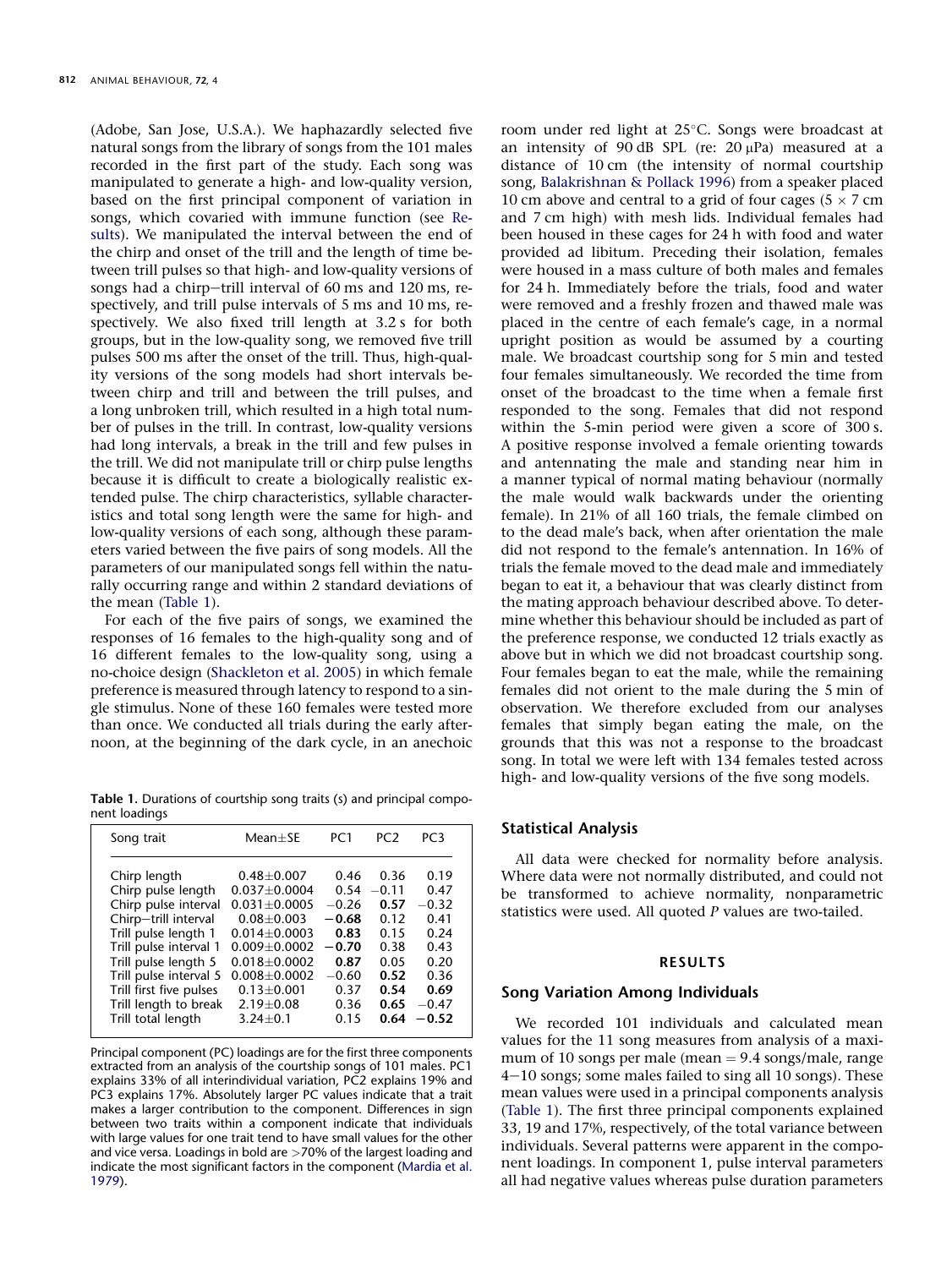all had positive values, indicating that this component is based on variation in the proportion of time the individual produced sound (the 'duty cycle'). In component 2, all the traits with substantial contributions had positive loadings indicating that songs are distinguished according to whether all characters are generally longer or shorter, and in component 3, the main pattern is the contrast between the length of the first five pulses in the trill and the total length of the trill (trills that are short and slow or long and fast).

# Immune Response and Courtship Song

Within the 87 males that both sang and had their immune function measured (60 males had the immune assay after one recording, 27 males had it after singing two sets of songs recorded 48 h apart) there was a strong positive correlation between encapsulation response and haemocyte count (Pearson correlation:  $r_{85} = 0.46$ ,  $P < 0.0001$ ). However, there were strong negative correlations between these variables and lysozyme-like activity (haemocyte count and lysozyme-like activity:  $r_{85} = -0.62$ ,  $P < 0.0001$ ; encapsulation response and lysozyme-like activity:  $r_{85} = -0.34$ ,  $P = 0.002$ ). There was evidence of an effect of male age on encapsulation response (regression of age at immune test on encapsulation:  $R^2 = 0.067$ ,  $P = 0.015$ ; Fig. 2) with older males showing a stronger response, but no similar relations between age and haemocyte count  $(R^2 = 0.004, P = 0.56)$  or lysozyme-like activity ( $R^2 = 0.003$ ,  $P = 0.61$ ).

To examine potential relations between immune function and courtship song we used backwards elimination of predictors nonsignificant at  $P = 0.1$  from a multiple regression of our three immune function measures, with the first, second and third principal components extracted from our song data as dependents in three separate regressions. In all cases, all but one predictor was eliminated



Figure 2. Variation in encapsulation response (square-root transformed) with male age. Encapsulation response was measured as the degree of melanization of a foreign object inserted into the body cavity: see Methods for details.

from the final model. These analyses revealed a weak positive relation between encapsulation ability and PC1  $(R^2 = 0.06, P = 0.024$ ; males with a high duty cycle tended to have a better encapsulation response), and a borderline positive relation between lysozyme-like activity and PC3  $(R^2 = 0.044, P = 0.052)$ , but no other significant effects. Figure 3 shows the relation between encapsulation response and the first principal component of the courtship song. If the male with the lowest encapsulation ability is removed from the analysis then it ceases to be significant  $(R^2 = 0.02, P = 0.19)$ . If age is included in these regressions it has no significant predictive power in relation to song PC2 and PC3. However, age does have a significant relation with song PC1 ( $R^2 = 0.084$ ,  $P = 0.004$ ) and with its inclusion in the model encapsulation ability no longer predicts variation in song PC1, but the predictive power of lysozyme-like activity is increased (final model:  $R^2 = 0.10$ ,  $P = 0.004$ ; age:  $t = 3.11$ ,  $P = 0.003$ ; lysozymelike activity:  $t = -1.68$ ,  $P = 0.096$ ). In these analyses, we are effectively conducting three separate tests on the same data, so it is appropriate to apply a Bonferroni correction to significance values, reducing the critical P value from 0.05 to 0.017. After this correction, none of the relations between song characters and immune function can be regarded as statistically significant.

# Song After Immune Challenge

Of the 68 males that were recorded only once prior to immune challenge, six died and 30 subsequently failed to sing. Of the 33 males that were recorded and then given the opportunity to sing after the same duration as the challenged males, but without being manipulated, all but one sang (Fisher's exact comparison of number of males from each group recorded twice including males that died:  $P < 0.0001$ ; ignoring males that died:  $P < 0.001$ ). There were no differences in the first songs of males that



Figure 3. Variation in the first principal component of courtship song in relation to the level of encapsulation response (square-root transformed;  $r^2 = 0.06$ ,  $N = 87$ ,  $P = 0.024$ ). Encapsulation is measured as the degree of melanization of a foreign object inserted into the body cavity: see Methods for details.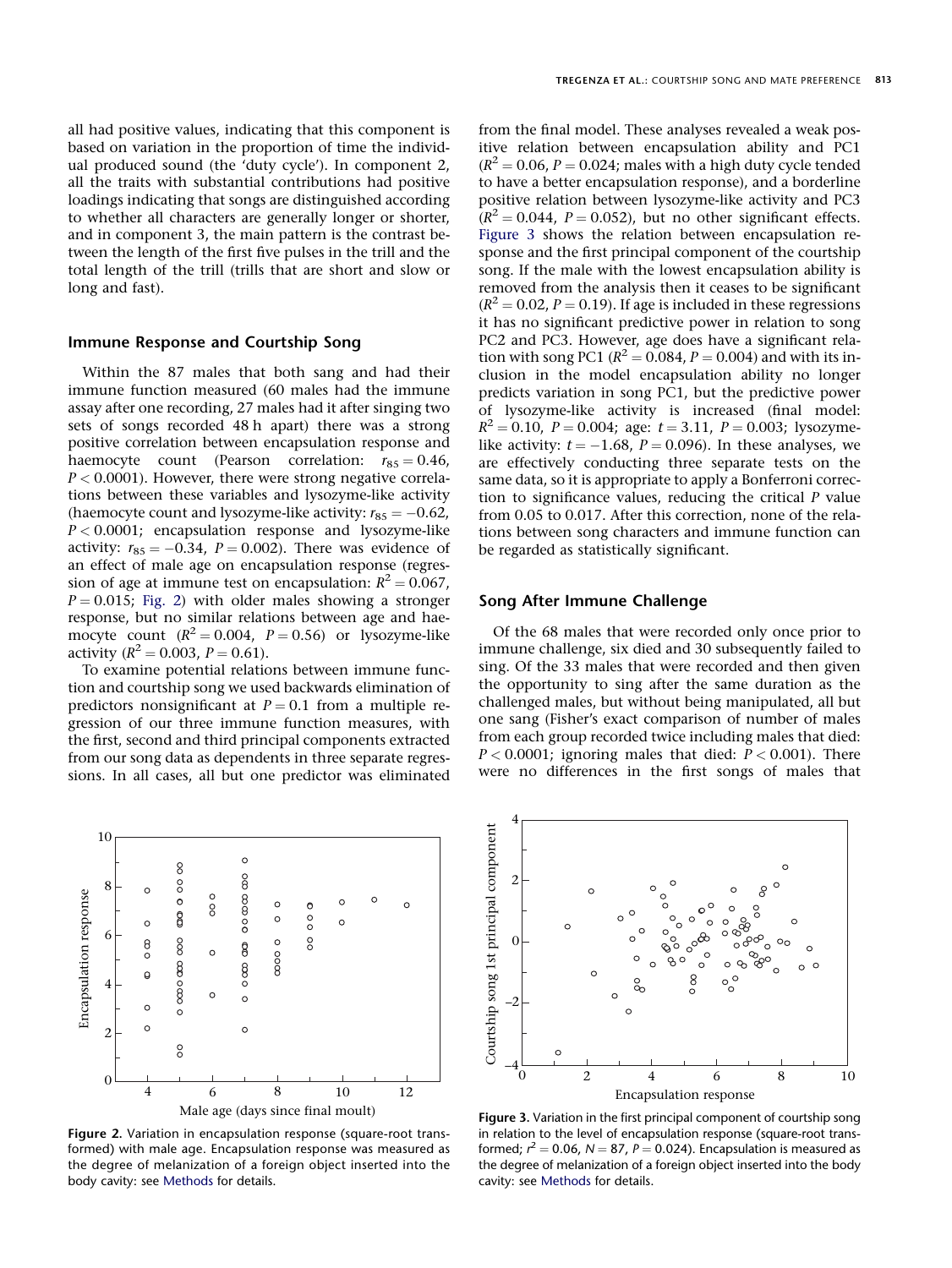<span id="page-5-0"></span>subsequently sang again and those that refused to court a second time (MANOVA incorporating all 11 song parameters:  $F_{11,64} = 0.76$ ,  $P = 0.68$ ).

A direct comparison of the courtship songs of males recorded for the second time reveals a marginally nonsignificant difference between treatment and control groups (MANOVA incorporating all 11 song parameters:  $F_{11,52} = 1.94$ ,  $P = 0.054$ ). However, this analysis lacks power because there is no control for between-individual variation. We used the principal component loadings from our analysis of recordings on prechallenge males ([Table 1](#page-3-0)) to calculate the first three principal components for each male recorded before and after being challenged, and similarly for the control group of males. We then compared the mean values for these principal component scores for both groups by using paired-sample comparisons of individuals that were recorded twice. There were no differences in principal component scores for the first and second songs of control males (PC1:  $t_{31} = 0.095$ ,  $P = 0.93$ ; PC2:  $t_{31} = 0.072$ ,  $P = 0.94$ ; PC3:  $t_{31} = 0.077$ ,  $P = 0.94$ ). In contrast, all three principal component scores of pre- and postchallenge males changed significantly (PC1:  $t_{31} = 2.50$ ,  $P = 0.018$ ; PC2:  $t_{31} = 2.27$ ,  $P = 0.030$ ; PC3:  $t_{31} = 2.19$ ,  $P = 0.037$ ), indicating that temporal aspects of courtship song were affected by mounting an immune response.

To examine which aspects of courtship song were affected by immune challenge, we conducted Wilcoxon signed-ranks analyses on all 11 song traits comparing values before and after challenge. P values from these analyses suffer from an increased chance of type 1 error associated with multiple testing; however, because our sample sizes are not very large we have provided estimates of effect sizes to determine the extent to which they provide an indication of those traits that may be most affected by mounting an immune response (Table 2). Three of these 11 tests were significant (TPL5, TPI5, TP). The song traits were longer prior to challenge. None of these values remained significant after Bonferroni adjustment of probabilities, although such adjustment is very conservative in this context, and the fact that effect sizes are between 0.33 and 0.46 suggests that there are

Table 2. Comparisons of temporal song traits before and after immune challenge

| Song trait $(N=32)$     | 7    | Р    | Effect size $(r)$ |
|-------------------------|------|------|-------------------|
| Chirp length            | 0.42 | 0.69 | 0.07              |
| Chirp pulse length      | 0.56 | 0.59 | 0.10              |
| Chirp pulse interval    | 1.05 | 0.30 | 0.19              |
| Chirp-trill interval    | 0.13 | 0.91 | 0.02              |
| Trill pulse length 1    | 1.86 | 0.06 | 0.33              |
| Trill pulse interval 1  | 0.16 | 0.88 | 0.03              |
| Trill pulse length 5    | 2.29 | 0.02 | 0.40              |
| Trill pulse interval 5  | 2.45 | 0.01 | 0.43              |
| Trill first five pulses | 2.58 | 0.01 | 0.46              |
| Trill length to break   | 1.53 | 0.13 | 0.27              |
| Trill total length      | 0.34 | 0.75 | 0.06              |

P values are from Wilcoxon signed-ranks comparisons; estimates of effect size are based on  $r = Z/sq$ quare root (N) [\(Rosenthal 1991\)](#page-8-0).

biologically relevant differences in the songs of challenged and unchallenged males.

## Female Responses to Courtship Songs

Figure 4 gives the median time to first response for females presented with high- and low-quality versions of five courtship songs. For three of the five song models, females responded significantly faster to the high-quality version of the song. For one song the difference in response to the high- and low-quality versions was in the same direction but did not reach significance at  $P = 0.05$ . One song model (song 3) showed no significant difference. We used the method of summing Z's [\(Rosen](#page-8-0)[thal 1991\)](#page-8-0) to calculate a combined probability across the five song models. The combined probability was  $P = 0.002$  (two-tailed) suggesting that, on average, the high-quality versions of songs elicited a more rapid response. The mean effect size, Fisher's Zr,  $\pm$ SE across the five song models was  $0.376 \pm 0.138$ .

# DISCUSSION

We found only weak evidence that courtship song in T. oceanicus contains information about male immune response that could be used by females. We certainly cannot rule out this possibility, but it is clear from the large amount of unexplained variance that other factors influence both the structure of the song and the female's response to it. Our results caution against the use of a single measure of immune response to reflect quality, since different measures showed different relations with song, and none of the relations we found can be considered significant given rigorous correction for multiple tests.



Figure 4. Box plots for the time to first response of female Teleogryllus oceanicus to broadcast of five courtship songs manipulated to be of either high ( $\Box$ ) or low ( $\Box$ ) quality. Horizontal bars represent the median time to first response, the box and whiskers represent the middle 50th, 25th and 75th percentiles, while the circles show the most extreme 10% of values.  $P$  values are from Mann-Whitney U tests contrasting high- and low-quality versions of the song models. Sample sizes are given above the box plots.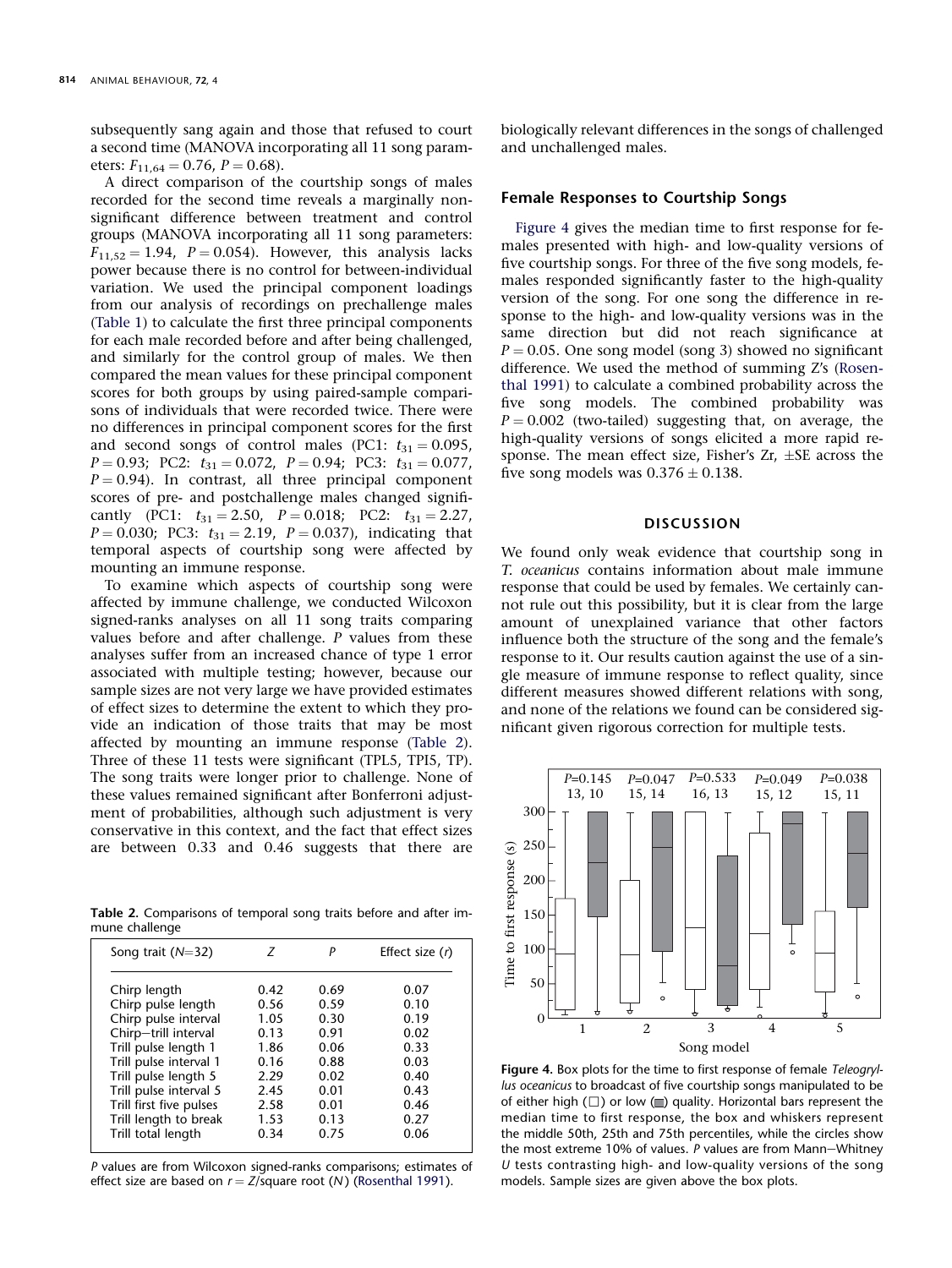# Immune Function

Our finding of a negative correlation between antibacterial (lysozyme-like) immune response and haemocyte density and encapsulation rate adds to recent findings of similar negative correlations between antibacterial and other aspects of immune function in invertebrates ([Moret](#page-8-0) [& Schmid-Hempel 2001; Moret & Siva-Jothy 2003; Ran](#page-8-0)[tala & Kortet 2003; Cotter et al. 2004](#page-8-0)). Even in insects, immune systems have multiple components and investment in each of these needs to be balanced, and may even have negative interactions, such as production of toxic intermediates in the phenoloxidase activation cascade [\(Cerenius](#page-8-0) [& Soderhall 2004](#page-8-0)). It has been suggested that genetically based trade-offs between aspects of immune defence (antagonistic pleiotropy) may allow heritable variation in immune traits to be maintained ([Cotter et al. 2004\)](#page-8-0). A study of another cricket species, T. commodus, found positive correlations between haemocyte density and encapsulation rate, but no evidence for a negative relation between encapsulation rate and lysozyme-like activity ([Simmons](#page-9-0) [et al. 2005](#page-9-0)) and theory suggests trade-offs between traits can maintain variation only in very limited circumstances ([Curtsinger et al. 1994](#page-8-0)). However, a quantitative genetic analysis of T. oceanicus has shown high levels of additive genetic variance in all of the immune traits measured in our study, and negative genetic correlations between antibacterial and other aspects of immunity [\(Simmons &](#page-8-0) [Roberts 2005\)](#page-8-0), suggesting the phenotypic correlations observed in T. oceanicus are of evolutionary importance.

[Adamo et al. \(2001\)](#page-8-0) found that 2-week-old male G. texensis had similar haemocyte counts to  $1-3$ -day-old males, but that older males had reduced phenoloxidase activity and resistance to bacterial infection. Comparing within males aged  $4-12$  days after adult moult, we also found no effects of age on haemocyte count or on lysozyme-like activity, but older males tended to have a stronger encapsulation response. Because of the negative correlations we found between immune traits, it is difficult to compare Adamo et al.'s findings with ours. It is possible that the increased encapsulation response with age in our study and the decreased phenoloxidase activity and resistance to bacterial infection with age found by Adamo et al. reflect negative correlations between these characters relative to  $1-3$ -day-old males, although it is in accord with their finding of no significant change in haemocyte count. In the field, no differences in age between paired and unpaired males were found in 61 males collected by [Zuk &](#page-9-0) [Simmons \(1997\).](#page-9-0) In contrast, female G. veletis and G. pennsylvanicus crickets are more commonly paired with older males that have fewer gut parasites [\(Zuk 1988](#page-9-0)), and preferentially orient towards older males in experimental situations [\(Zuk](#page-9-0) [1987](#page-9-0)). Similarly, in G. bimaculatus, older males have higher pairing success [\(Simmons & Zuk 1992](#page-8-0)), suggesting that male age may in part be used by females as an indicator of male quality. Our result also accords with the finding that sexually mature female scale bugs, Coccus hesperidium, are more resistant to parasitoids (presumably through their encapsulation response) than are immature females ([Blumberg & DeBach](#page-8-0) [1981](#page-8-0)).

In relation to the possibility that female T. oceanicus can use information in courtship songs to distinguish between males with different levels of immune function, despite a reasonable sample size (10 songs from each of 87 males whose immune functions were assayed), the strongest relation we could detect between a single axis of variation in the temporal properties of the song (PC1) and an immune measure was only 6%. This tends to suggest that females will not be able to discriminate between males varying in immune function on the basis of courtship song unless there are other aspects of song or immunity that are not captured by our study (which of course there are likely to be). Previous studies have found stronger relations between calling song and immunity, although none is overwhelmingly convincing. In the crickets A. domesticus and T. commodus, positive relations have been found between one of several measured calling song parameters (pulse number for A. domesticus and pulse duration for T. commodus) and one of several measures of immune function (haemocyte load for A. domesticus and encapsulation response for T. commodus; [Ryder & Siva-Jothy 2000; Sim](#page-8-0)[mons et al. 2005\)](#page-8-0). Similarly, in the field cricket G. bimaculatus significant positive correlations have been found between courtship song characters and encapsulation rate [\(Rantala & Kortet 2003](#page-8-0)).

# Immune Challenge and Courtship Song

Male signals that females use to choose between mates are expected to be costly for males to produce, making them honest signals of male quality ([Zahavi 1975](#page-9-0)). The reduced propensity to sing in males with implants compared with those without suggests that the nylon insertion procedure is indeed costly. This procedure involved rapidly cooling the animals, inserting the implant and taking a haemolymph sample. The reduced propensity to sing could be the result of any or a combination of these factors. We are treating all of these factors (bar the brief cooling) as an immune challenge requiring a response from the individual. Previous work on crickets has shown that sham injections create only a small and transitory immune response [\(da Silva et al. 2000\)](#page-8-0). It seems unlikely that the very brief (2 min starting at around  $25^{\circ}$ C) cooling period could influence calling behaviour 24 h later, given that these insects will be exposed to low night-time temperatures in their natural environment. However, the lack of a control for possible effects of cooling means we cannot rule out this possibility. If we take the view that the substantial immune response induced by our procedures will have a greater effect than other aspects of the protocol, our result is in accord with previous work which has shown that males infested with parasites are less likely to call ([Zuk et al. 1995\)](#page-9-0) and up-regulation of the immune system comes at a cost to a male's ability to call ([Jacot et al. 2004, 2005\)](#page-8-0) and with a host of studies indicating general costs of immune response [\(Zuk & Stoehr](#page-9-0) [2002; Schmid-Hempel & Ebert 2003](#page-9-0)).

If males that are mounting an immune response cannot court females as readily, this hampers their reproductive success even if they have been able to call and attract a female from a distance. The demand by females that males must produce the courtship song in addition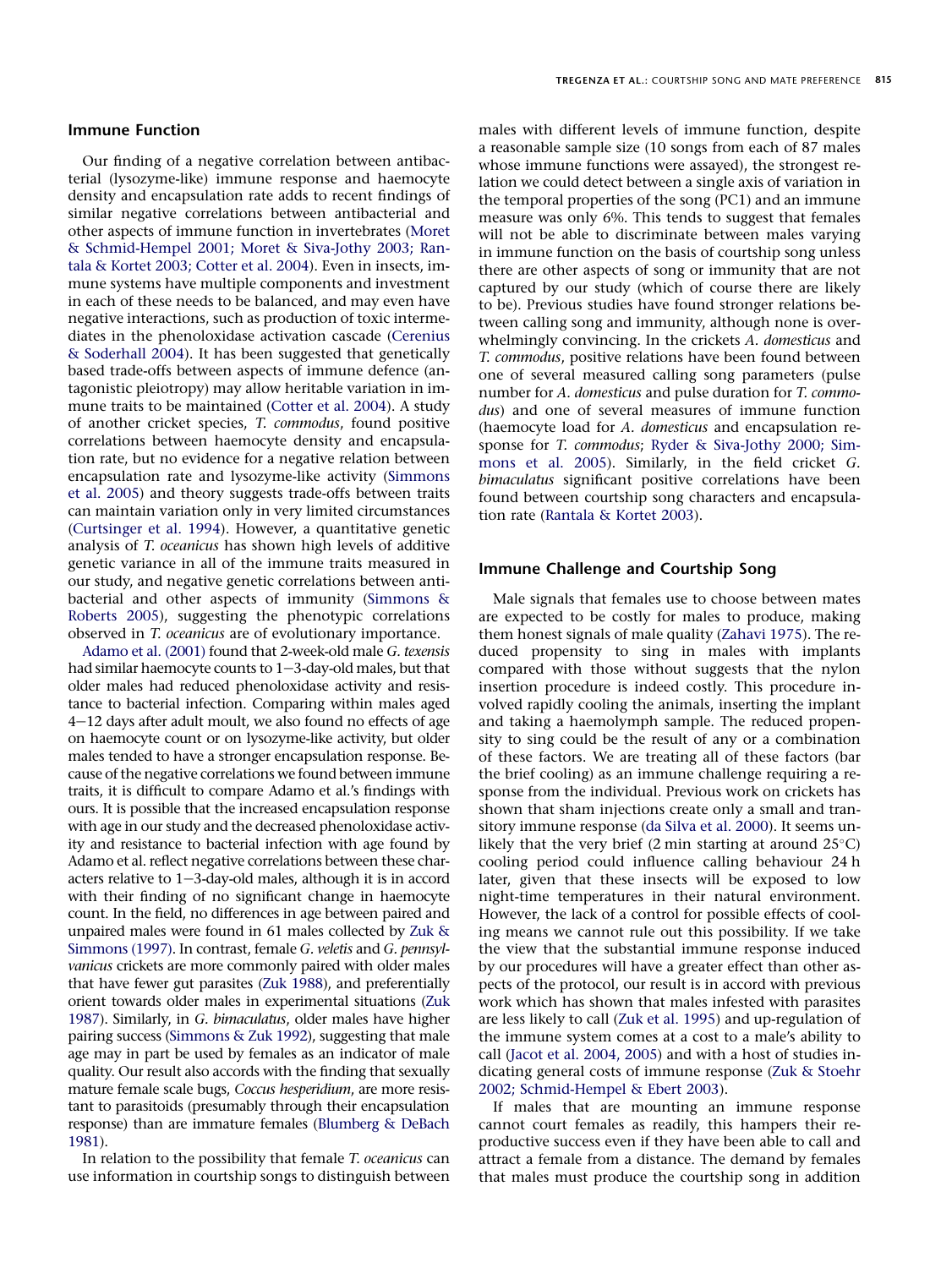to the calling song might therefore indicate a secondary level of screening that could be beneficial to females, both as a signal of overall male quality ('condition') and because males that are mounting an immune response may be inferior mates for direct reasons such as the possibility that they produce lower-quality ejaculates ([Simmons & Roberts 2005\)](#page-8-0) or can be a potential source of infection. The main costs of expression of acoustic signals are borne at the point when females are assessing a potential mate (in contrast to morphological traits which may have major developmental costs), and hence we would expect courtship song to respond to manipulations of demands made on males. It would be interesting to determine whether calling song is more or less affected by immune challenge than courtship song since it is possible that the two signals convey different information to females.

The differences between songs of pre- and postchallenge males differed from the pattern of differences between high and low encapsulation ability suggested by the principal component loading shown in [Table 1.](#page-3-0) Both males with low encapsulation ability and postchallenge males tended to sing a shorter trill before the first break in the song. However, while males with low encapsulation ability tended to have longer gaps between trill pulses and a longer first five trill pulses, postchallenge males tended to have shorter gaps between trill pulses and a shorter first five trill pulses. These differences indicate that females may be able to use various aspects of the courtship song to provide different information about males. Given the negative correlations between encapsulation ability and lysozyme-like activity, there may be trade-offs between immune functions and other traits, making it misleading to characterize males with high encapsulation abilities alone as being of overall high quality. Because a large proportion of males failed to sing after immune challenge the comparison of songs before and after challenge involves substantial 'self-selection' by males; however, because our analysis used paired comparisons we can be confident that male songs have changed after the immune challenge, rather than the possibility that only males of particular song types sang after the challenge.

#### Female Responses to Courtship Songs

Our analysis of temporal aspects of the courtship song of T. oceanicus suggests that the nature of courtship song variation between males is such that females might reasonably be expected to distinguish between males on the basis of their overall duty cycle and the length of the trill they produce. The aim of our female response assay was primarily to test the hypothesis that females respond differentially to male courtship songs according to their temporal properties. Our assay used a biologically appropriate female response [\(Shackleton et al. 2005](#page-8-0)), the latency to orient for mating, rather than measuring female preferences for either of two simultaneous male songs [\(Wagner & Reiser 2000; Rantala & Kortet 2003](#page-9-0)). Wild females are unlikely to have to choose between courting males, in this and related species, since males

generally defend calling sites and do not tolerate the presence of rivals ([Cade 1981; Simmons 1988; Campbell](#page-8-0) [1990](#page-8-0)). It is clear from [Fig. 4](#page-5-0) that courtship songs differ in the extent to which they stimulate females to orient for mating, and hence they are likely to be under directional selection.

A secondary aim of our assay was to compare attractiveness of songs that might differentiate between males with high and low immune function. By using a single natural song and manipulating it to produce high- and low-quality songs we could ignore extraneous variation in song features and use females as replicates in our analysis ([McGregor 1992; McGregor et al. 1992](#page-8-0)). Our comparison was of songs that resemble those of males that are capable of a strong versus a weak immune response. It would also be possible to compare the response of females to songs of males actually engaged in an immune response, but it is not clear what the prediction would be: females might prefer males with strong responses or might be selected to avoid males that are clearly sick. We found that the songs we created as being typical of males with a good encapsulation response were preferred by females, as would be expected if females use courtship song as a signal of immune function, and as found by [Rantala & Kortet](#page-8-0) [\(2003\)](#page-8-0). Encapsulation response covaries positively, both phenotypically and genetically, with sperm viability [\(Sim](#page-8-0)[mons & Roberts 2005](#page-8-0)) suggesting a direct benefit for females with such a preference. However, further study of this aspect would be valuable for a number of reasons. First, we found only a weak correlation between one aspect of immune function, encapsulation ability, and the first principal component of song variation and this was rendered nonsignificant by the removal of one individual, or by inclusion of age into the analysis. As discussed above, there is a negative correlation between this aspect of immune response and lysozyme-like activity, suggesting that females that discriminate in favour of one of these abilities are discriminating against the other. Second, our comparison of the songs of males before and after physiological challenge reveals a different pattern of variation in song, relative to that in our artificial highquality and low-quality songs. Postchallenge males tended to have shorter trill pulse intervals (as in our high-quality songs), but a shorter trill prior to the first break in singing (as in our low-quality songs). Further work is needed to determine the courtship song parameters to which females respond differentially, and to elucidate the connection between information contained in calling song and courtship song.

#### Acknowledgments

We thank Winston Bailey for assistance with female preference assays, Ben Roberts for conducting our immune function assays, Dale Roberts for access to Raven, and Francisco García-González for help in rearing crickets. T.T. and N.W. are supported by Royal Society fellowships and the European Social Fund. M.Z. is supported by grants from the US National Science Foundation and the UCR Academic Senate. L.W.S. is supported by the Australian Research Council.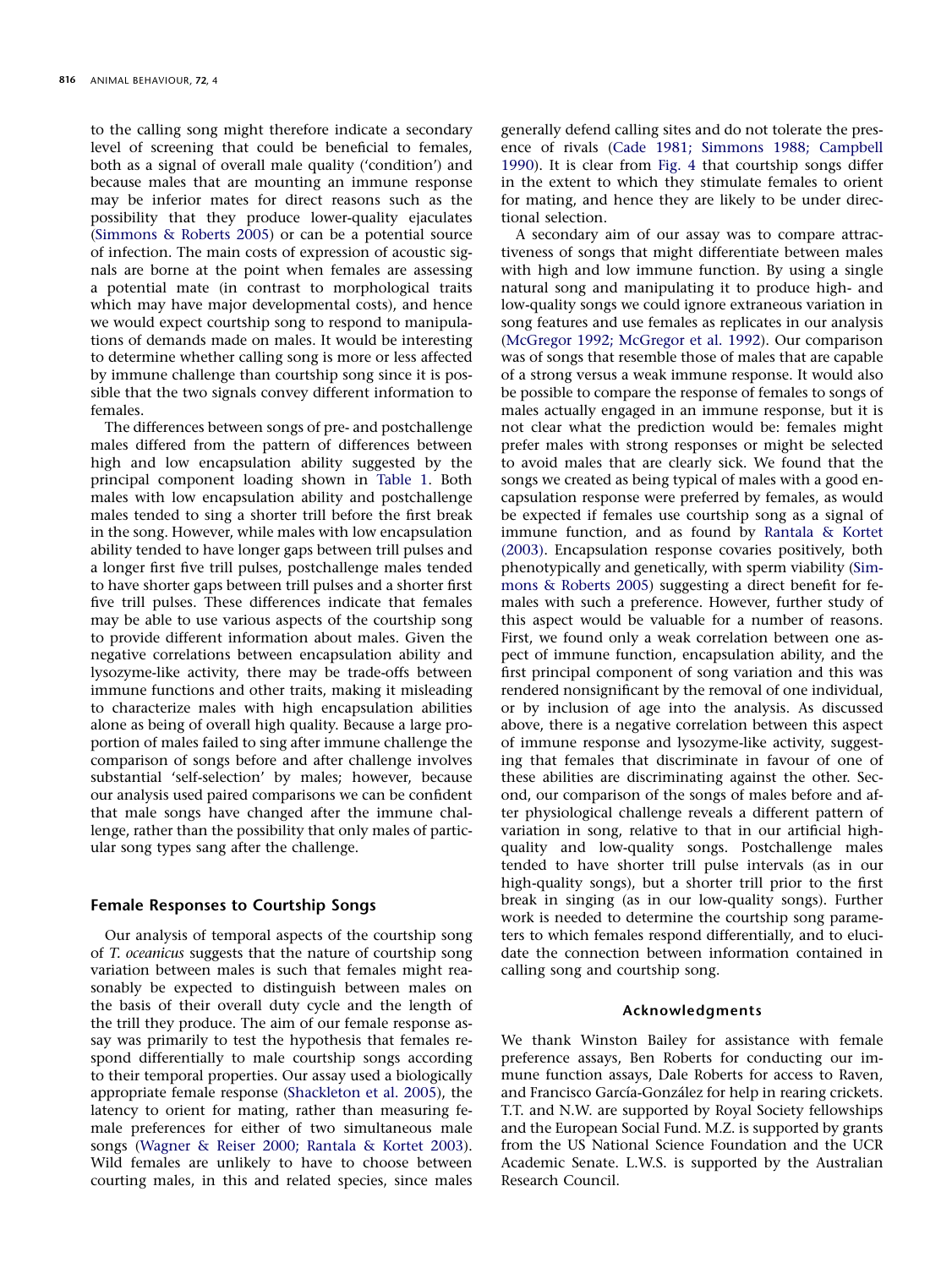#### References

- <span id="page-8-0"></span>Adamo, S. A., Jensen, M. & Younger, M. 2001. Changes in lifetime immunocompetence in male and female Gryllus texensis (formerly G. integer): trade-offs between immunity and reproduction. Animal Behaviour, 62, 417-425.
- Alexander, R. D. 1961. Aggressiveness, territoriality, and sexual behavior in field crickets (Orthoptera: Gryllidae). Behaviour, 17, 130-223.
- Balakrishnan, R. & Pollack, G. S. 1996. Recognition of courtship song in the field cricket, Teleogryllus oceanicus. Animal Behaviour, 51,  $353 - 366$ .
- Blumberg, D. & DeBach, P. 1981. Effects of temperature and host age upon the encapsulation of Metaphycus stanleyi and Metaphycus helvolus eggs by brown soft scale Coccus hesperidum. Journal of Invertebrate Pathology, 37, 73-79.
- Boake, C. R. B. 1984. Male displays and female preferences in the courtship of a gregarious cricket. Animal Behaviour, 32, 690-697.
- Brown, W. D. 1999. Mate choice in tree crickets and their kin. Annual Review of Entomology,  $44$ ,  $371-396$ .
- Cade, W. H. 1981. Field cricket spacing, and the phonotaxis of crickets and parasitoid flies to clumped and isolated cricket songs. Zeitschrift für Tierpsychologie, 55, 365-375.
- Campbell, D. J. 1990. Resolution of spatial complexity in a field sample of singing crickets Teleogryllus commodus (Walker) (Gryllidae): a nearest-neighbour analysis. Animal Behaviour,  $39$ ,  $1051-1057$ .
- Cerenius, L. & Soderhall, K. 2004. The prophenoloxidase-activating system in invertebrates. Immunological Reviews, 198, 116-126.
- Cotter, S. C., Kruuk, L. E. B. & Wilson, K. 2004. Costs of resistance: genetic correlations and potential trade-offs in an insect immune system. Journal of Evolutionary Biology, 17, 421-429.
- Cotton, S., Fowler, K. & Pomiankowski, A. 2004. Do sexual ornaments demonstrate heightened condition-dependent expression as predicted by the handicap hypothesis? Proceedings of the Royal Society of London, Series B,  $271$ ,  $771-783$ .
- Crankshaw, O. S. 1979. Female choice in relation to calling and courtship songs in Acheta domesticus. Animal Behaviour, 27, 1274-1275.
- Curtsinger, J. W., Service, P. M. & Prout, T. 1994. Antagonistic pleiotropy, reversal of dominance, and genetic polymorphism. American Naturalist, 144, 210-228.
- Doums, C., Moret, Y., Benelli, E. & Schmid-Hempel, P. 2002. Senescence of immune defence in Bombus workers. Ecological Entomology, 27, 138-144.
- Fitzpatrick, M. J. & Gray, D. A. 2001. Divergence between the courtship songs of the field crickets Gryllus texensis and Gryllus rubens (Orthoptera, Gryllidae). Ethology, 107, 1075-1085.
- Gray, D. A. 2005. Does courtship behavior contribute to specieslevel reproductive isolation in field crickets? Behavioral Ecology, 16,  $201 - 206$ .
- Gray, D. A. & Eckhardt, G. 2001. Is cricket courtship song condition dependent? Animal Behaviour, 62, 871-877.
- Hack, M. A. 1998. The energetics of male mating strategies in field crickets (Orthoptera: Gryllinae: Gryllidae). Journal of Insect Behavior, 11, 853-867.
- Jacot, A., Scheuber, H. & Brinkhof, M. W. G. 2004. Costs of an induced immune response on sexual display and longevity in field crickets. Evolution, 58, 2280-2286.
- Jacot, A., Scheuber, H., Kurtz, J. & Brinkhof, M. W. G. 2005. Juvenile immune status affects the expression of a sexually selected trait in field crickets. Journal of Evolutionary Biology, 18, 1060-1068.
- Konig, C. & Schmid-Hempel, P. 1995. Foraging activity and immunocompetence in workers of the bumble bee, Bombus terrestris. Proceedings of the Royal Society of London, Series B, 260, 225-227.
- Libersat, F., Murray, J. A. & Hoy, R. R. 1994. Frequency as a releaser in the courtship song of 2 crickets, Gryllus bimaculatus (de Geer) and Teleogryllus oceanicus: a neuroethological analysis. Journal of Comparative Physiology A: Sensory, Neural, and Behavioral Physiology, 174, 485-494.
- McGregor, P. K. 1992. Quantifying responses to playback: one, many or multivariate composite measures? In: Playback and Studies of Animal Communication (Ed. by P. K. McGregor), pp. 79-96. New York: Plenum.
- McGregor, P. K., Catchpole, C. K., Dabelsteen, T., Falls, J. B., Fusani, L., Gerhardt, H. C., Gilbert, F., Horn, A. G., Klump, G. M., Kroodsma, D. E., Lambrechts, M. M., McComb, K. E., Nelson, D. A., Pepperberg, I. M., Ratcliffe, L., Searcy, W. A. & Weary, D. M. 1992. Design of playback experiments: the Thornbridge Hall NATO ARW consensus. In: Playback and Studies of Animal Communication (Ed. by P. K. McGregor), pp.  $1-9$ . New York: Plenum.
- Mardia, K. V., Kent, J. T. & Bibby, J. M. 1979. Multivariate Analysis. London: Academic Press.
- Mead, G. P., Ratcliffe, N. A. & Renwrantz, L. R. 1986. The separation of insect hemocyte types on percoll gradients: methodology and problems. Journal of Insect Physiology, 32, 167-177.
- Moret, Y. & Schmid-Hempel, P. 2001. Immune defence in bumblebee offspring. Nature, 414, 506.
- Moret, Y. & Siva-Jothy, M. T. 2003. Adaptive innate immunity? Responsive-mode prophylaxis in the mealworm beetle, Tenebrio molitor. Proceedings of the Royal Society of London, Series B, 270, 2475-2480.
- Nelson, C. M. & Nolen, T. G. 1997. Courtship song, male agonistic encounters, and female mate choice in the house cricket, Acheta domesticus (Orthoptera: Gryllidae). Journal of Insect Behavior, 10,  $557 - 570$
- Rantala, M. J. & Kortet, R. 2003. Courtship song and immune function in the field cricket Gryllus bimaculatus. Biological Journal of the Linnean Society,  $79$ ,  $503-510$ .
- Rantala, M. J., Koskimäki, J., Taskinen, J., Tynkkynen, K. & Suhonen, J. 2000. Immunocompetence, developmental stability and wingspot size in the damselfly Calopteryx splendens L. Proceedings of the Royal Society of London, Series B, 267, 2453-2457.
- Robinson, D. J. & Hall, M. J. 2002. Sound signalling in Orthoptera. Advances in Insect Physiology, 29, 151-278.
- Rosenthal, R. 1991. Meta-analytic Procedures for Social Research. London: Sage.
- Ryder, J. J. & Siva-Jothy, M. T. 2000. Male calling song provides a reliable signal of immune function in a cricket. Proceedings of the Royal Society of London, Series B,  $267$ ,  $1171-1175$ .
- Schmid-Hempel, P. & Ebert, D. 2003. On the evolutionary ecology of specific immune defence. Trends in Ecology and Evolution, 18,  $27 - 32$ .
- Shackleton, M. A., Jennions, M. D. & Hunt, J. 2005. Fighting success and attractiveness as predictors of male mating success in the black field cricket, Teleogryllus commodus: the effectiveness of nochoice tests. Behavioral Ecology and Sociobiology, 58,  $1-8$ .
- da Silva, C. C. A., Dunphy, G. B. & Rau, M. E. 2000. Interaction of Xenorhabdus nematophilus (enterobacteriaceae) with the antimicrobial defenses of the house cricket, Acheta domesticus. Journal of Invertebrate Pathology, 76, 285-292.
- Simmons, L. W. 1988. The calling song of the field cricket, Gryllus bimaculatus (De Geer): constraints on transmission and its role in intermale competition and female choice. Animal Behaviour, 36, 380-394.
- Simmons, L. W. & Roberts, B. 2005. Bacterial immunity traded for sperm viability in male crickets. Science, 309, 2031.
- Simmons, L. W. & Zuk, M. 1992. Variability in call structure and pairing success of male field crickets, Gryllus bimaculatus: the effects of age, size and parasite load. Animal Behaviour, 44, 1145-1152.